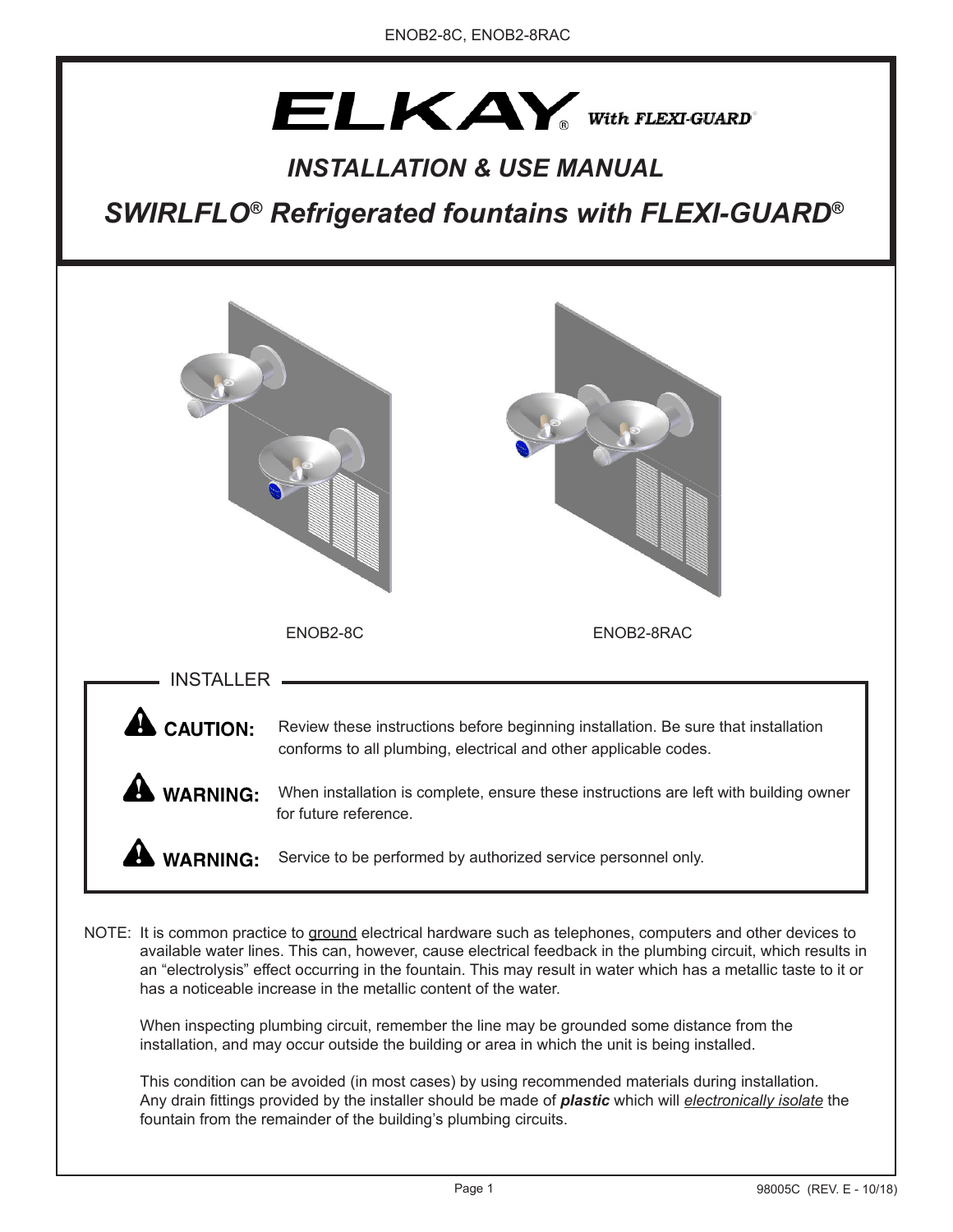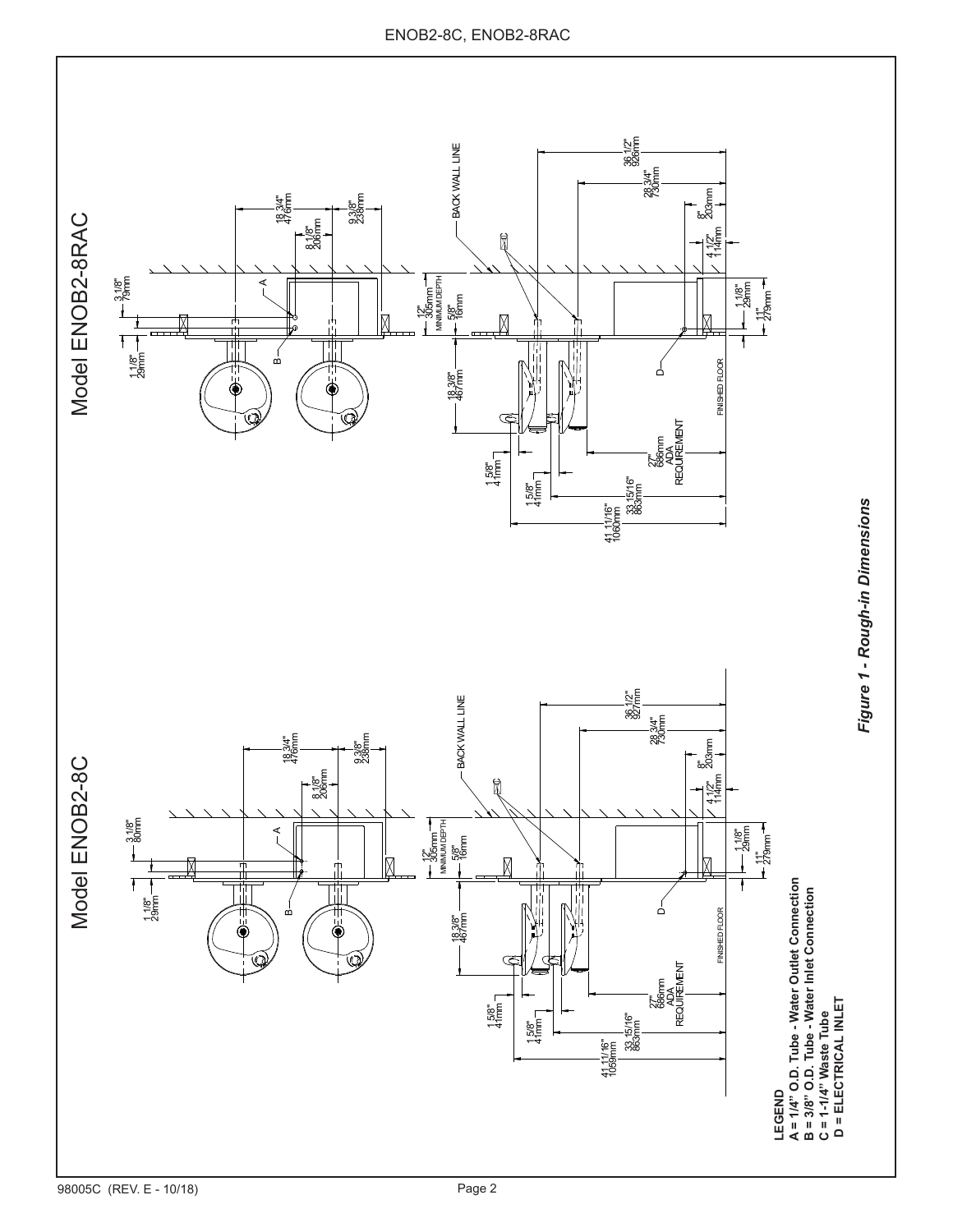

*Figure 2 - Chiller Installation*



*Figure 3 - ENO Tube Routing*

## REQUIRED TOOLS AND MATERIALS

 These tables show special tools and/or additional materials (not provided) which are necessary to complete installation of these units:

#### **Special Tools**

| Item | <b>Description</b> | <b>Quantity</b> |
|------|--------------------|-----------------|
|      | NONF               |                 |

#### **Additional Materials**

| ltem | <b>Description</b>         | Quantity |
|------|----------------------------|----------|
|      | Unplated copper inlet pipe |          |
|      | Service Stop               |          |

 1. **Install chiller:** Remove front panel of chiller. Slide chiller onto the shelf and position it to the left as per dimensions in Figure 1.

- **Note:** Building construction must allow for adequate air flow on both sides, top and back of chiller. A minimum of 4" (102mm) on both sides and top is required. See chiller installation for additional instructions.
- 2. **Attach solenoid valve assembly to the underside of cross member of mounting frame on electronic** sensor unit. (See Fig. 7).
- 3. **Make water supply connections.** Inlet port is marked on the chiller (1/4" O.D. copper tube). Bend the copper tube (provided) at an appropriate length from the chiller to opening in frame. Install the in-line strainer (provided with chiller) by pushing it in until it reaches a positive stop, approximately 3/4" (19mm) on the marked chiller inlet port (See Figs. 3) (Refer to Fig. 13 on page 7 for details on assembling quick connect fittings). Attach an unplated and deburred copper water inlet line and a service stop (not provided) to the chiller. Turn on the water supply and flush the line thoroughly.

**Caution:** DO NOT SOLDER tubes inserted into the strainer as damage to o-rings may result.

- 4. **Make connection between remote chiller outlet tube and solenoid valve assembly.** Outlet port is marked on the chiller (1/4" O.D. copper tube). Install a 1/4" tee (provided) on the marked chiller outlet port. Insert one end of 1/4" poly tubing into the tee and the other end into the straight fitting on the solenoid valve assy. (See Fig. 3)
- 5. **Hang** the upper panel on the mounting frame hanger. Be sure that the panel is engaged with hanger at the top of frame before releasing it. Align holes in the panel with holes in the mounting frame. Install two (2) #10-24 x 5/8" (16mm) screws (Item 27 - Figure 4) in holes and tighten securely.
- 6. **Install** the fountain. Remove the screw (Item 28) from cover plate (Item 12) and slide cover plate toward basin. Mount the fountain to the upper panel and frame with (4) 5/16" x 1" (25mm) long bolts (Item 30), bracket (Item 34) and nuts (Item 33) provided. Tighten securely. **Brackets (Item 34) must be installed as shown to properly support fountain.** (See Fig. 5)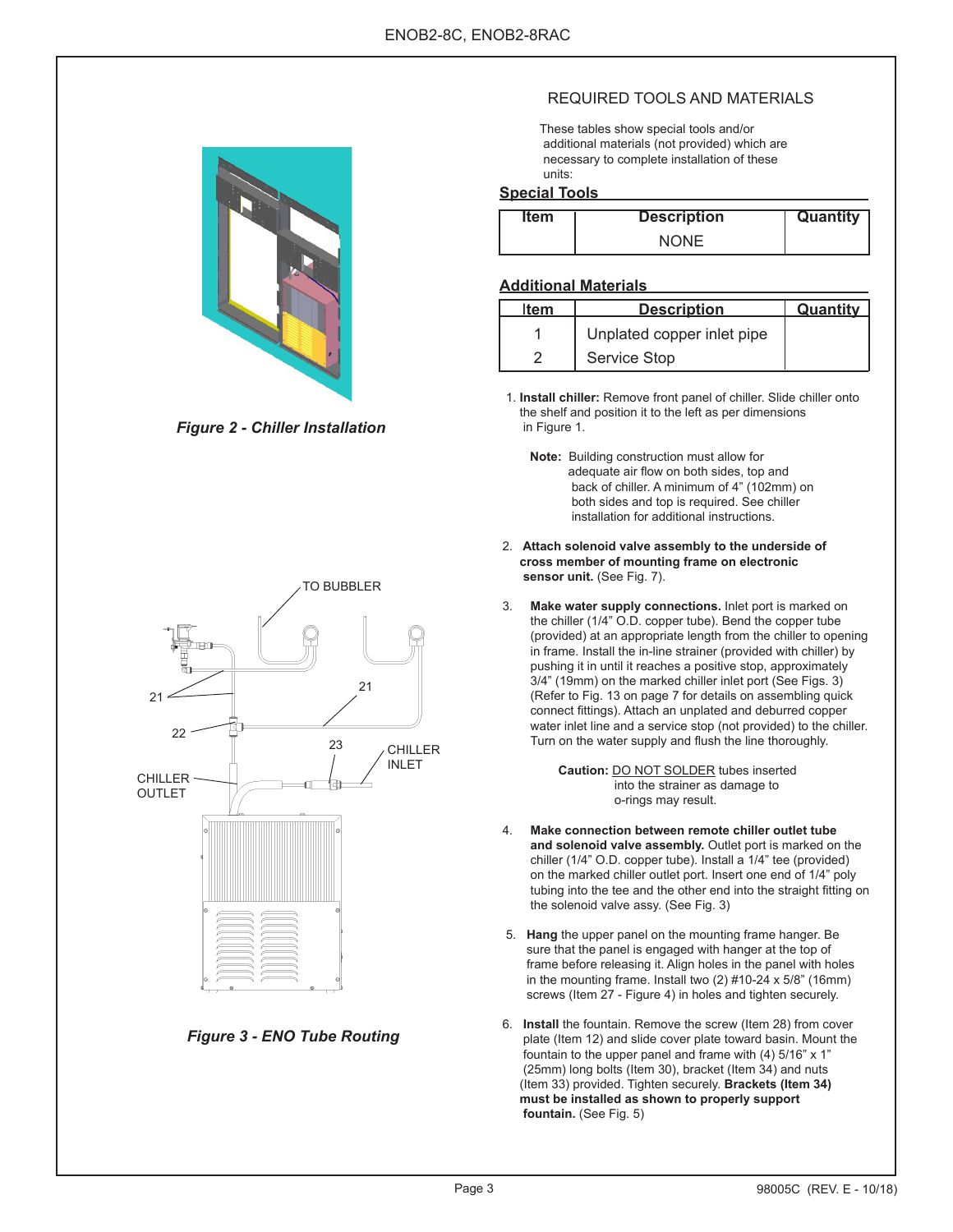

*Figure 4 - Upper Panel Installation*



View From Rear





*Figure 6 - Lower Panel Installation*

- 7. **Attach waste tube** (1-1/4" O.D.) to 1-1/4" O.D. slip trap (provided by others).
- 8. **Connect the fountain drain waste tube to the building**  sanitary sewer system. Connection should be made in compliance with local plumbing code requirements. (Note: Plumbing trap is not included with the fountain).
- 9. **Make connection between solenoid valve assembly and fountain(s).** Insert the 1/4" poly tubing coming from the fountain with sensor into the solenoid valve. Insert the 1/4" poly tubing coming from the fountain with push button into the tee (See Fig. 3).
- 10. **Connect power cord of sensor to solenoid valve assembly by running it through the back panel and connecting it to terminal as shown in Fig. 8.**
- 11. **Turn on water supply and check for leaks.** Release air from tank by interrupting infrared beam; a steady stream of water assures all air is removed. The sensor has a 30 second maximum **ON** time. It may be necessary to step away from beam a few times to allow chiller tank to fill.
	- **CAUTION: DO NOT SOLDER tubes while inserted into the strainer as damage to o-rings may result.**
- 12. **These products are designed to operate on 20-105 PSI supply line pressure.** If inlet pressure is above 105 PSI, a pressure regulator must be installed in the supply line.
	- **CAUTION:** Any damage caused byconnecting these products to a supply line with pressure lower than 20 PSI or higher than 105 PSI IS NOT covered under warranty.
- 13. **Make electrical connections to the chiller.** See chiller **instructions**
- 14. **Check stream height from bubbler.** Stream height is factory set at 35-40 PSI. If supply pressure varies greatly from this, please do the following. For **Push Button units only**, remove push button (Item 14 - Figure 12) and adjust the screw on the regulator (Item 15 - Figure 12). To remove push button, remove set screw from bottom of sleeve (Item 31). Insert a small punch in screw hole and push up while grasping the push button and pull forward removing the push button. Clockwise adjustment will raise stream height and counterclockwise movement will lower stream height. For best adjustment stream should hit basin approximately 6-1/2" from the bubbler. Reassemble push button by pushing in on button until the push button catches in the sleeve. Reinstall the set screw (Item 31) in the sleeve (Item 12). For **Electronic sensor units only**, remove lower
	- panel (Item 26 Fig. 4) and turn adjustment screw on the regulator (Item 16 - Fig. 8). Clockwise adjustment will raise stream height and counterclockwise movement will lower stream height. For best adjustment stream should hit basin approximately 6-1/2" from the bubbler.
- 15. **Mount lower panel.** Loosen the three (3) #10-24 x 5/8" (16mm) screws (Item 27 - Figure 5) at frame bottom lip. Slide upper tongue of lower panel (Item 26 - Figure 6) under lower edge of already installed upper panel. Tighten previously loosened screws securely. (See Figure 6)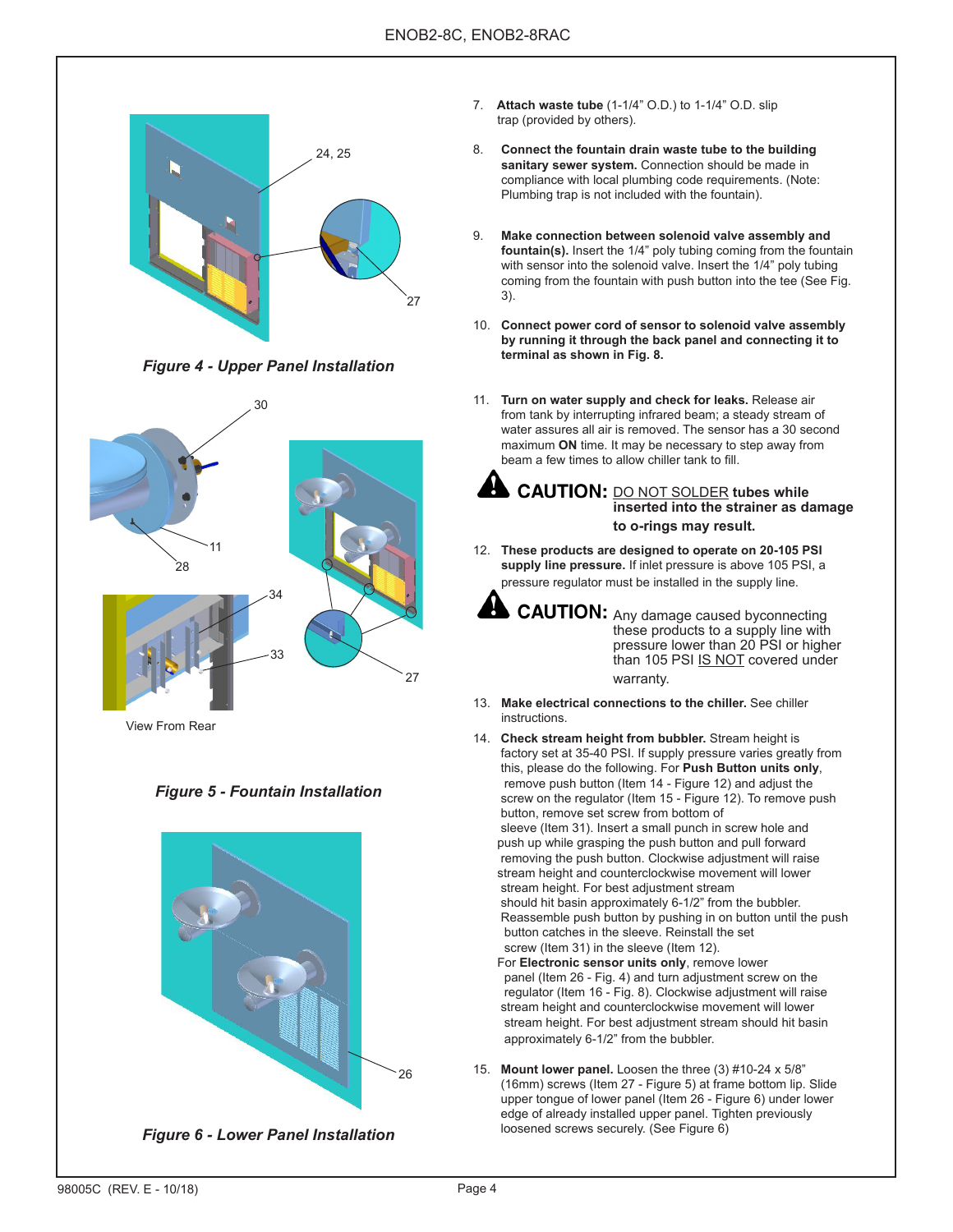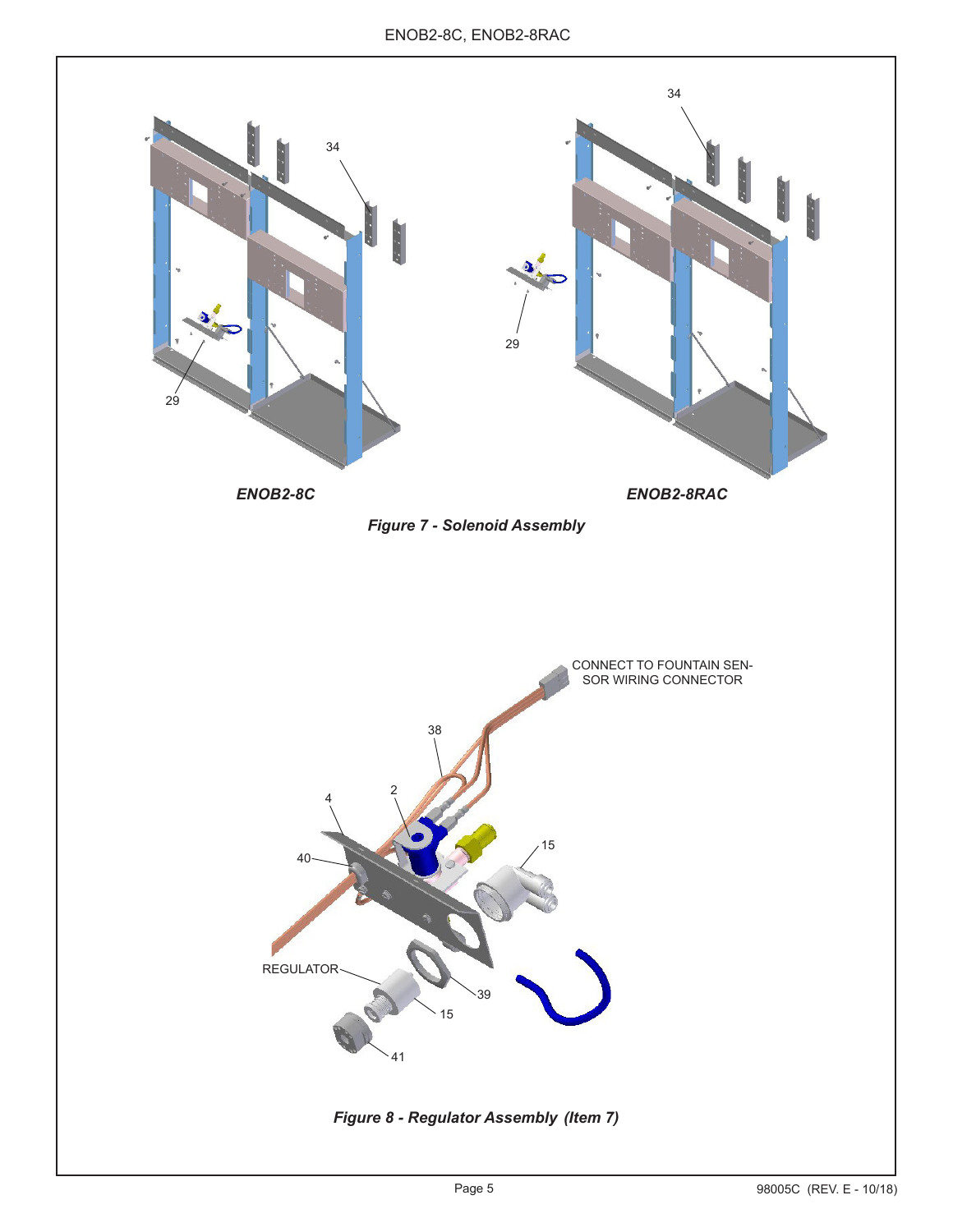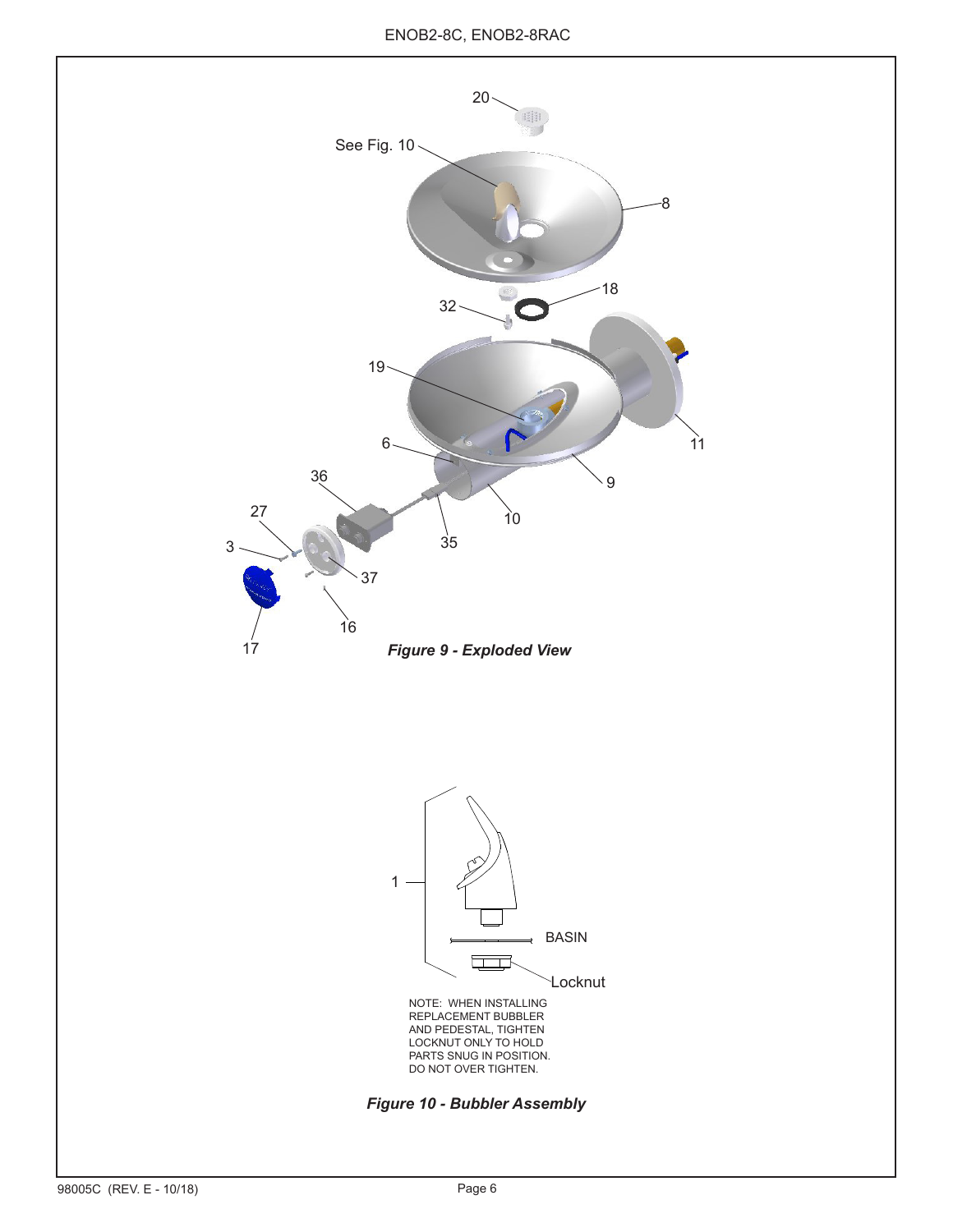